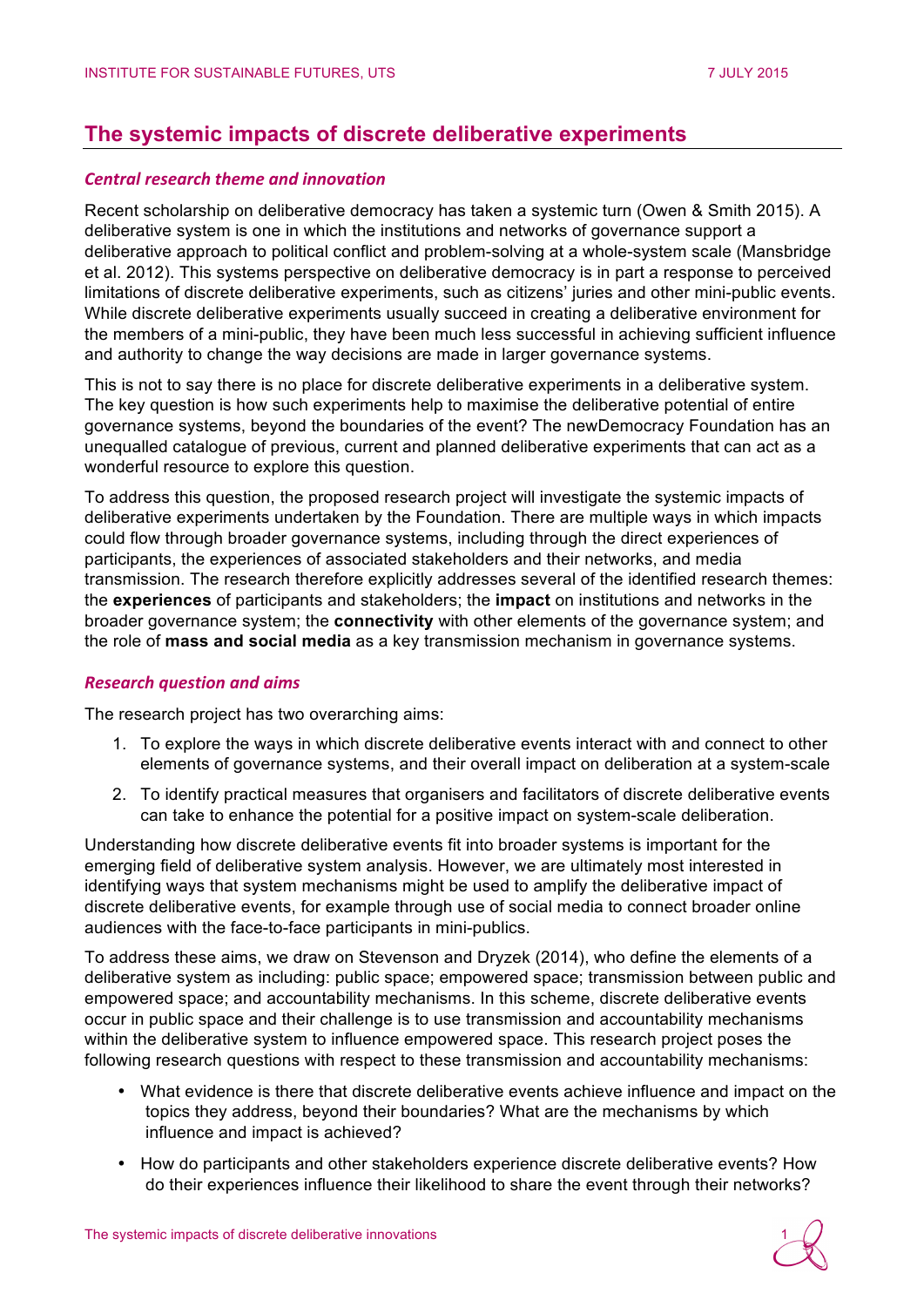- How are discrete deliberative events portrayed in traditional and new media?
- In what ways do the responses to the above questions vary with the scale of the event?
- What can the organisers and facilitators of discrete deliberative events do to facilitate deliberation and impact beyond the boundaries of the event?

#### *Research design and methodology*

The research adopts a case study methodology, using events run by the Foundation as the cases. The cases will all be events that have not yet commenced. This is to facilitate collection of the data required to build each case; for social media analysis in particular, it is impossible to reconstruct social media discussion about each event if suitable tracking was not established prior to the event.

The research will develop three cases in detail. The cases will be diverse on three dimensions: governance scale, topic, and process. With respect to governance scale, we anticipate that the nature of the broader governance systems, and the pathways for transmission and accountability, will be different for local, state and national issues. As such, we aim to include a local, state and national case in the research project to allow exploration of this diversity. Similarly, we anticipate that governance systems and pathways will vary by topic area; hence, cases on different topics will be preferable. Finally, diversity in process would also be valuable. For example, the Call for Proposals mentions an upcoming online and in-person deliberative process. Comparing such a process with one conducted purely in-person would add value to the research. We will work with the Foundation to identify the most suitable upcoming cases.

For each case, the following research tasks will be undertaken:

- 1. Map the relevant governance system to identify key system elements and connections, and the location of the discrete deliberative event. The mapping process will employ the system elements proposed by Stevenson and Dryzek (2014), but will also draw on broader literature on system definitions and system mapping, including Checkland (2006). The initial map will be based on literature about the issue that is the subject of the deliberative event but will be updated throughout the project in response to empirical data.
- 2. Interview the organisers and convenors of the event to understand their aspirations for the event and intended pathways to influence and impact.
- 3. Interview selected participants about their experiences and any actions they take during the event to spread influence, such as posts on social media.
- 4. Interview selected stakeholders about their experiences of the event and any actions they take to spread influence. These stakeholders will include decision-makers that the event is seeking to influence, representatives of businesses, industry associations or nongovernment organisations that have a stake in the topic that is being discussed, and journalists or social media influencers that have an interest in the topic.
- 5. Undertake traditional and social media content analysis to understand how the event is portrayed in the media and to trace its movement through social networks. The traditional media content analysis will use Factiva keyword searches to identify references to the event. The analysis will identify distinct themes or discourses in the media discussion of each event, before and after. The social media analysis will use hashtag searches and posttracking in Facebook and Twitter to understand which social media communities are sharing news about the event, what they are saying, and what messages achieve the most traction.
- 6. Draw on the interviews and media analysis to write the case descriptions and update the system map for each case.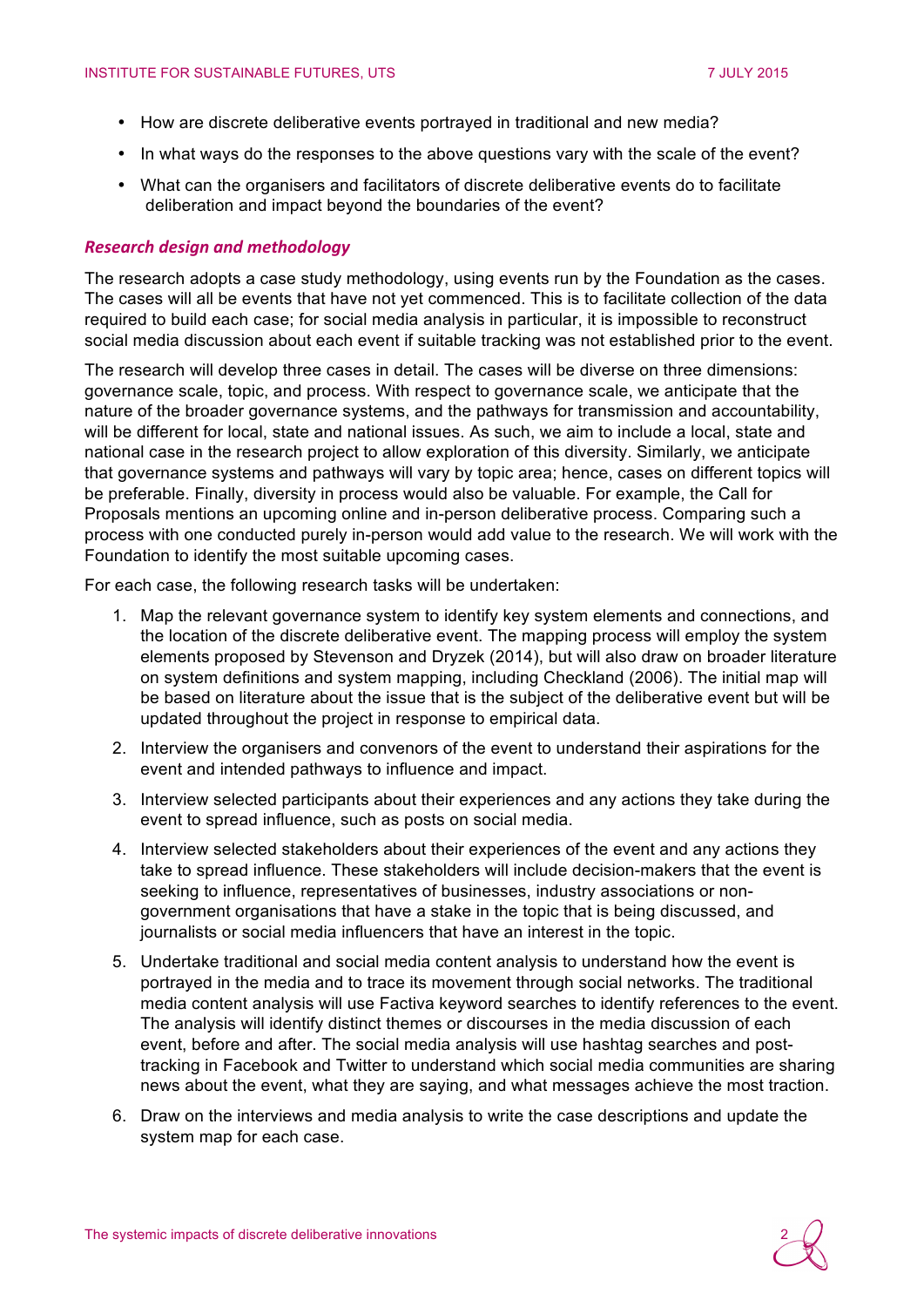A maximum of 10 interviews is proposed for each case, comprising 1-2 with organisers/convenors, 3-4 with participants and 5-6 with key stakeholders. Interviews will ideally be face-to-face and will run for approximately 1 hour. Interviews will be transcribed and analysed by using multiple readings of the transcript to build up summaries of the interviewee positions on the key research questions.

#### *Expected contribution to existing knowledge on deliberative democracy*

As noted above, the recent systemic turn in scholarship on deliberative democracy is a challenge to the role and value of discrete deliberative events, like those run by the Foundation. Our hypothesis is that mini-public events do have an important role to play in deliberative systems, but more work is needed to understand the ways in which mini-public events connect to other system elements and achieve influence and impact. The research project is expected to deliver practical knowledge on how mini-public events can maximise their potential to contribute towards deliberative talk within broader governance systems. This is potentially an important updating of mini-public practice to take into account new theoretical directions emerging from the systemic turn.

The research project is also likely to deliver theoretical contributions. What exactly is meant by a 'deliberative system' is contested, and different theoretical frameworks have been proposed (Mansbridge et al. 2012; Owen & Smith 2015; Stevenson & Dryzek 2014). What is notable about these contributions is that they do not engage to any great degree with the rich literature on systems thinking and soft systems methodology (e.g. Checkland & Poulter 2006). By drawing on this literature, we anticipate bringing new insights into the nature and definition of deliberative system, and developing practical analytical tools for exploring the systemic impact of discrete events.

## *Proposed timeline (with key milestones for completion)*

The research project needs to identify three upcoming events run by the Foundation that constitute suitably diverse cases for study. The Call for Proposals mentions some promising candidates, including the large-scale online and in-person deliberation, and the possible Federal Government project. Our timeline will need to be flexible to accommodate the uncertainty about which events will go ahead and when. Further, the length of the event also influences the timing of the media analysis. This makes it difficult to set key milestones in advance. With these caveats, a proposed timeline is as follows. The intention is to complete the research by the end of 2016.

Aug 2015: Identify Case 1 Sept 2015: Develop Case 1 system map Oct – Nov 2015: Interviews for Case 1 Oct – Dec 2015: Media analysis for Case 1 Jan 2016: Identify Case 2 Feb 2016: Develop Case 2 system map Mar – Apr 2016: Interviews for Case 2

Mar – May 2016: Media analysis for Case 2 June 2016: Identify Case 3 July 2016: Develop Case 3 system map Aug – Sep 2016: Interviews for Case 3 Aug – Oct 2016: Media analysis for Case 3 Nov – Dec 2016: Writing reports and outputs

#### *Communication of research findings*

Three written outputs are planned. First, we will write a brief research report that could be co-badged as a newDemocracy Foundation and Institute for Sustainable Futures publication, and published on the websites of both organisations. Second, we will develop an open-access journal article based on the research. Third, we will develop a short piece for an online journalism website, such as The Conversation. These three different kinds of publication will help to ensure that the findings are disseminated in different research and practitioner communities.

Opportunities for conference presentations on the research will also be explored. For example, the International Association for Public Participation (IAP2) conference may be a suitable forum, but there may be other conferences at a suitable time with a focus on deliberative democracy. We are happy to explore other communication opportunities with the Foundation.